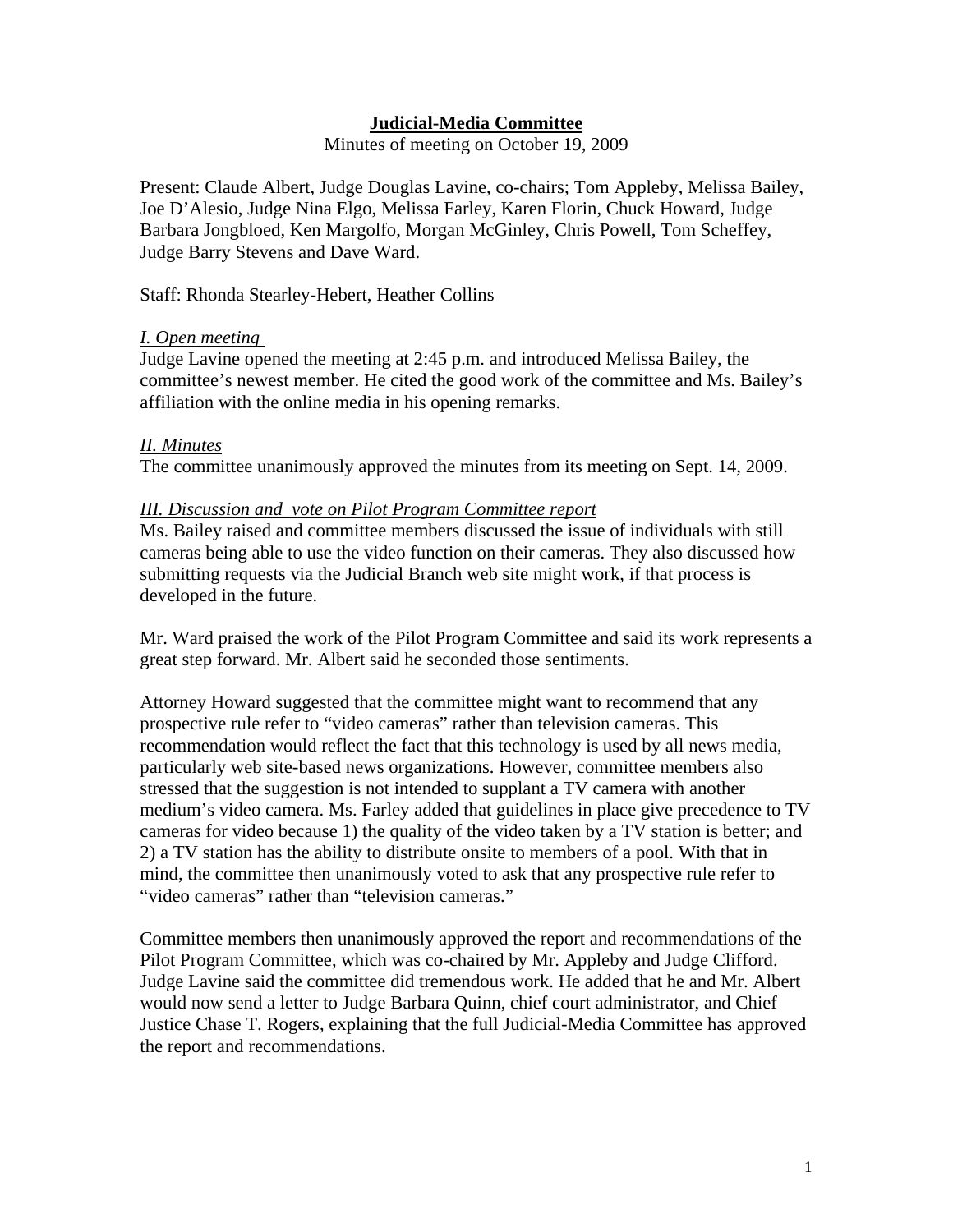1) The Judicial-Media Committee recommends that Practice Book Section 1- 10(a) be amended to read: "Personal computers may be used for note-taking in a courtroom. *Members of the media, as defined by Practice Book 1-10A, may use audio recording devices for note-taking in a courtroom, subject to the limitations in Practice Book Section 1-10B.* If the judicial authority finds that the use of computers *or audio recording devices* is disruptive of the court proceeding, it may limit such use. No other electronic devices shall be used in a courtroom unless authorized by a judicial authority or permitted by these rules.

 2) The Judicial-Media Committee recommends that the Practice Book rules and/or guidelines authorized by the Chief Court Administrator for electronic devices in the courtroom provided that for good cause only, a judge may permit members of the public who are neither litigants nor members of the recognized media to make audio recordings of a court proceeding, subject to conditions to be established by the court. Any such decision shall not be appealable.

 3) Subject to Practice Book Sections 1-10B(b), there shall be no audio recordings of court proceedings in the superior court except as authorized by a judicial authority. In exercising its authority to determine whether to allow audio recordings, the court shall consider whether the requester is a member of the media as defined by Practice Book Sections 1-10A. [The judicial authority may authorize audio recordings only with or without the requirements as provided by Practice Book Section  $1-11-1-11C$ . Any such decision shall not be appealable. The only official transcript of the court proceedings will be that prepared by the court reporter or monitor. (Judge Stevens provided this language).

 4) The Judicial-Media Committee recommends that the rules and/or guidelines for electronic devices in courtrooms should state that the only official transcript and/or audio tape of the proceeding will be that prepared by the court reporter or monitor.

Before the discussion began, Judge Lavine asked Attorney D'Alesio to report on a recent development. Attorney D'Alesio told the committee that the Chief Justice – as a result of the Judicial Branch's strategic plan – has formed a committee to review all aspects of court reporters and monitors. One area that will be examined, he said, is making available at a very reasonable rate audio recordings of court proceedings. Mr. Albert, who is a member of the new committee, added that he also would like the committee to discuss the possibility of providing a live feed.

Committee members focused their discussion on Recommendations  $1 \& 2$ . Judge Stevens asked Judge Lavine what he meant by the phrase "good cause" in No. 2; Judge Lavine responded that the phrasing is a compromise, so that a mere request alone is not good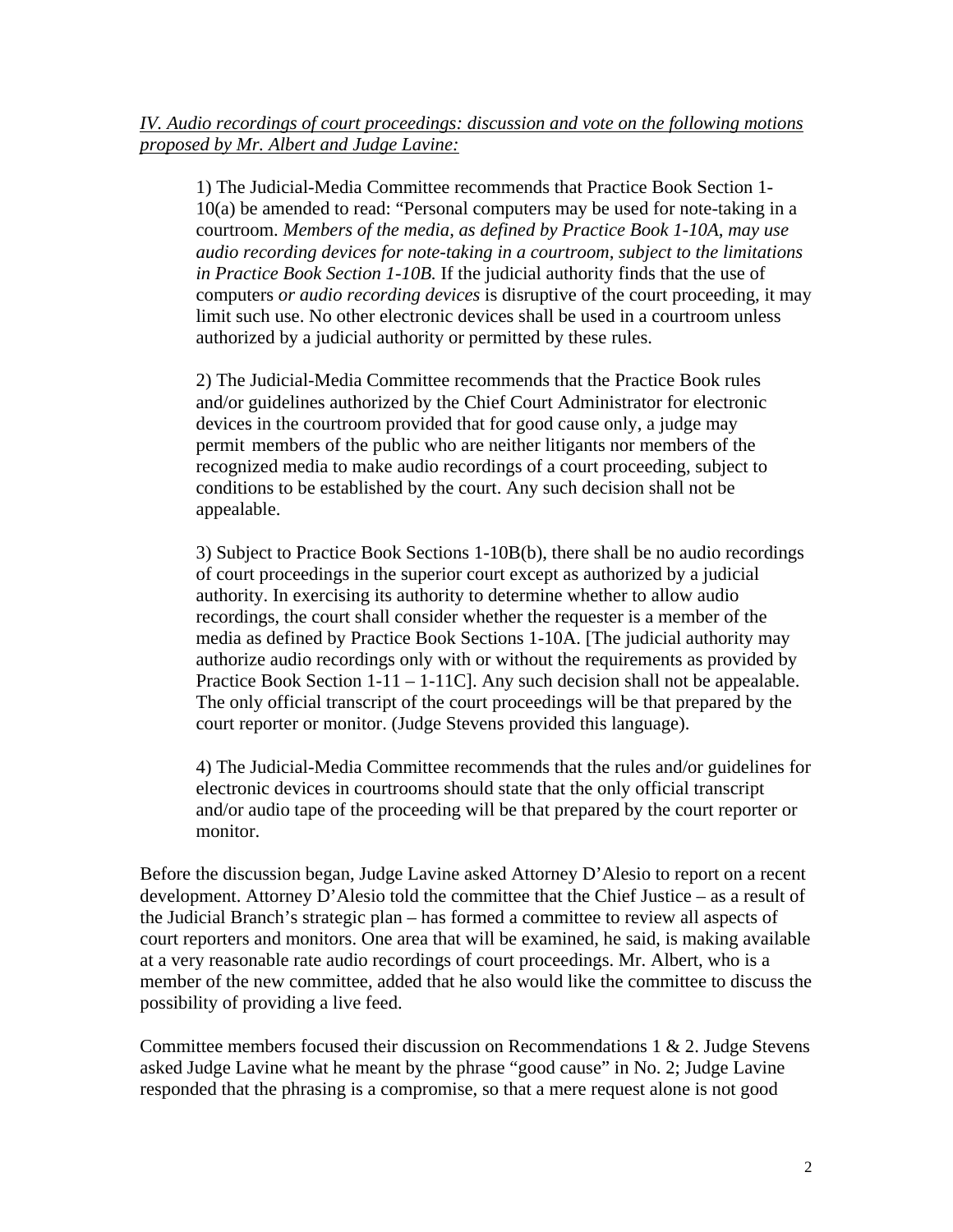cause. Mr. McGinley asked why such wording was necessary if the decision is at the discretion of the judge. Judge Stevens answered that, to a judge, there is a big difference between good cause and at the discretion of the judge. Good cause requires identifying a use that is something more than the ordinary, he explained.

Judge Lavine added that the judges' paramount concern is the need to maintain control of the courtroom when there are people who want to disrupt the proceedings. A secondary concern is people not knowing that they are being taped.

Attorney Howard said he believes there should be a written application to audiotape court proceedings and that there should some rules regarding what should not be recorded. None of those issues are addressed in Recommendation No. 2, he said, and having the requirement of "good cause" would be no different than having specific rules in place.

Judge Elgo added that she is comfortable with the phrase "good cause," because the issue of control in the courtroom is so important.

Mr. Albert asked whether there was any objection to recommending that litigants be included in the committee's recommendation. He added that limiting the recommendation to note-taking would make for a much simpler process. Judge Stevens responded that if Recommendation No. 1 is limited to note-taking, he believes that litigants could be included.

Judge Lavine asked what happens if someone then wants to put audio on the radio. Mr. Albert then asked members of the media who are on the committee whether they would be comfortable with the note-taking limitation.

Mr. Scheffey said the question for the media is whether a timely, accurate recording of the proceeding is available. Mr. Ward added that he's on the fence; that if his camera in court is turned off per the judge's order but his reporter has taped notes, then he wants to support the reporter. Mr. Appleby asked why would the media cross the line with a tape recorder but not with the camera? If the media agree to the rule, then they need to live by it, he said. Mr. Ward added that it's a difficult issue; that is, to have something in electronic form and to not be able to use it.

Mr. McGinley said he had a hard time making a distinction between reading notes over the air but you can't broadcast audio from court. Why wouldn't the media be allowed to broadcast? he added.

Under those circumstances, the media could put in a request under the pilot program, Mr. Albert answered. Mr. Appleby added that the report prepared by the Pilot Program Committee is the result of compromise. Allowing audio recording is saying this is another tool for the media to use, he said. He added that he's willing to take that step if it gets him some of what the media want.